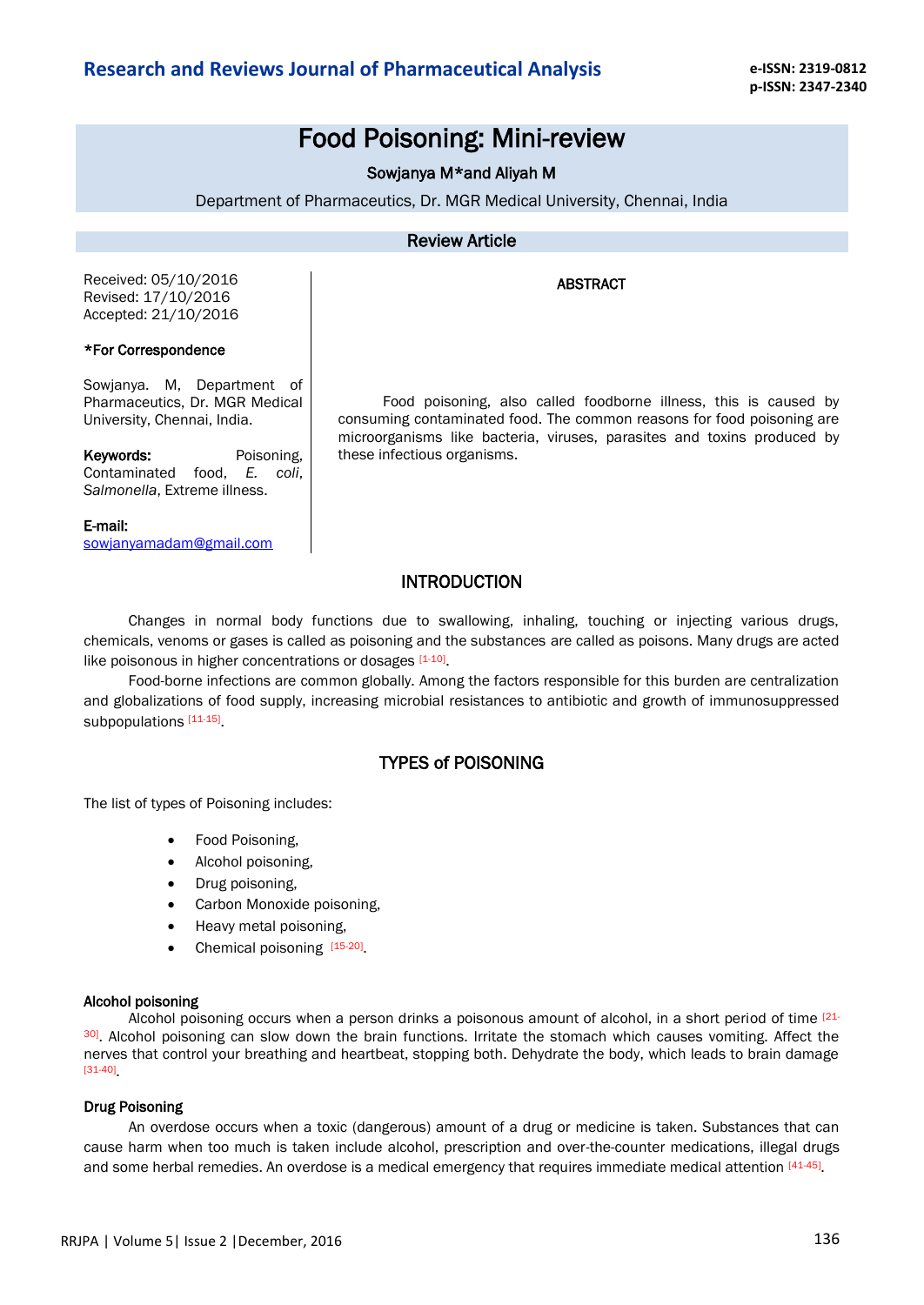#### Carbon Monoxide Poisoning

After carbon monoxide (CO) is breathed in, it directly enters the bloodstream and mixes with hemoglobin, to form carboxyhaemoglobin. When this happens, the blood is no longer able to carry oxygen, and this lack of oxygen causes the body's cells and tissue to fail and die [46-50].

#### Heavy Metal Poisoning

The heavy metals most commonly associated with poisoning of humans are lead, mercury, arsenic and cadmium. Heavy metal poisoning may occur as a result of industrial exposure, air or water pollution, foods, medicines, improperly coated food containers, or the ingestion of lead-based paints [51-60].

### FOOD POISONING

Food Poisoning mainly caused by consuming unhealthy/contaminated food. Mostly food that has not been cooked properly will contain bacteria like *E. coli* and *Salmonella*, which are mainly found in meat.

Food poisoning may affect the person immediately or it may take some time (one or two days) to show the effect [61-68] .

#### Common Foods Associated with Food Poisoning

- Eggs
- Poultry
- Meats
- Unpasteurized milk or other fluids
- Cheese
- Raw fruits and vegetables (usually unwashed
- Nuts
- Spices

#### Food Poisoning Symptoms

The main symptoms which can be notice in the case of food poisoning are: Extreme illness, Dizziness, Vomiting, Stomachache, Diarrhea, Headache or fever, Feeling faint.

Symptoms for life-threatening food poisoning condition:

Diarrhea persists for more than 3days. Fever more than 100°F for more than 2 days. Severe illness (Patient find difficulty while speak) [69-70].

#### Diagnosis

There are steps to diagnose the food poisoning.

- Physical Examination
- Blood test
- Stool examination
- Rectal examination
- Scanning [71-76]

#### **Treatments**

Food Poisoning treatment will depends on the source of illness. Generally this can be treated at home, without consulting the medical officer/Doctor. The main treatment of food poisoning is avoiding dehydration by fluids in take like water, rehydration salt solutions etc. <sup>[77-80]</sup>.It can also treated by taking antibiotics and antiemetics to stop vomiting.

#### Preventing the Spread of Food Poisoning to Others

Some infections causing diarrhoea and sickness (vomiting) are very easily passed on from person to person. If you have diarrhoea, the following are also recommended to prevent the spread of infection to others [81-87]:

Wash hands thoroughly after going to the toilet. Use liquid soap in warm running water.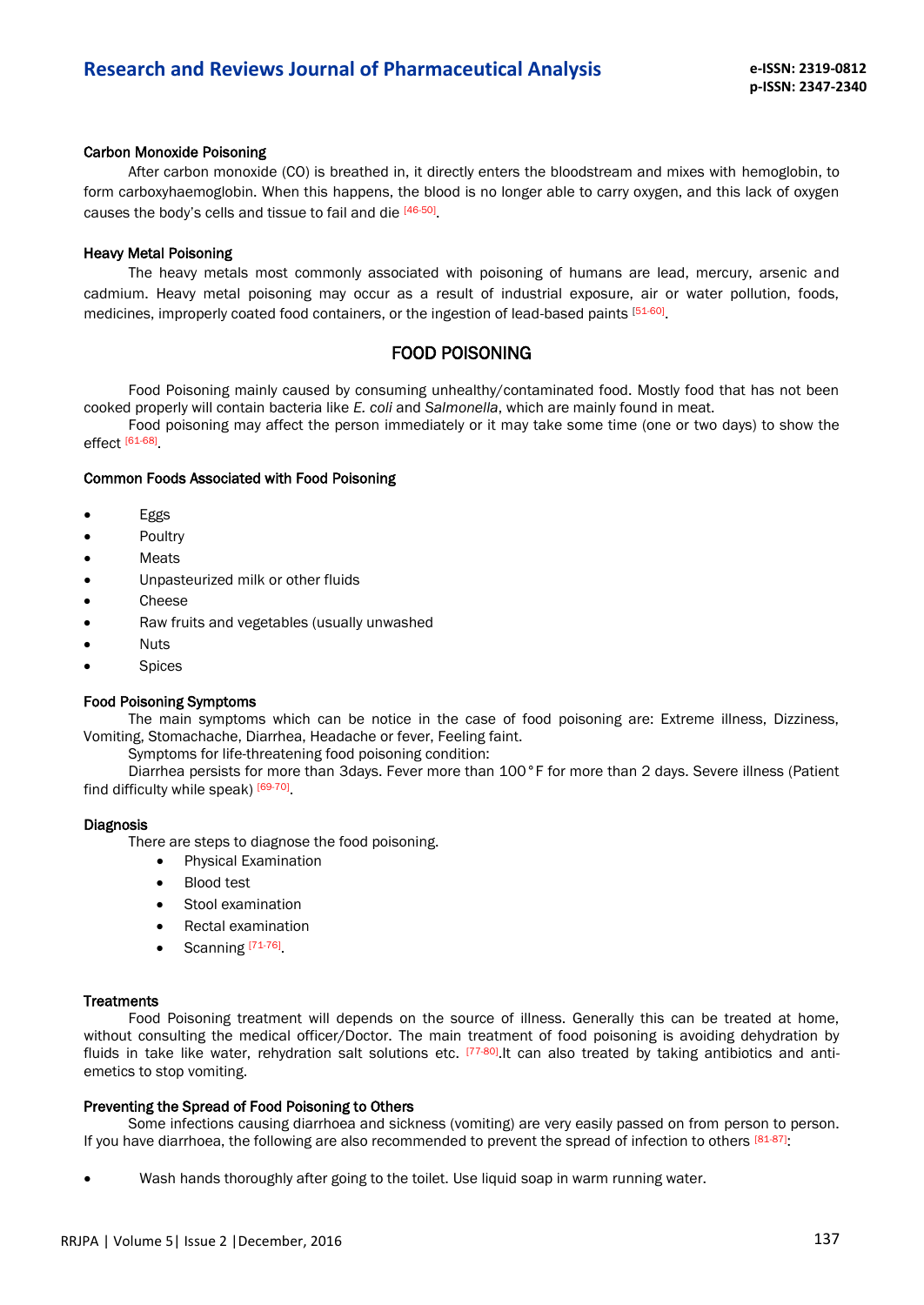- Don't share towels.
- Don't prepare or serve food for others.

 Regularly clean the toilets that you use. Wipe the flush handle, toilet seat, bathroom taps, surfaces and door handles with hot water and detergent at least once a day. Keep a cloth just for cleaning the toilet (or use a disposable one each time).

 If the cause of food poisoning is known to be (or suspected to be) a germ called cryptosporidium, patient should not swim in swimming pools for two weeks after the last episode of diarrhoea [88-93].

### DISCUSSION and CONCLUSION

Food poisoning is life-threatening for children, adult, pregnant women and older. These individuals should take extra precautions by avoiding the outside foods and taking care about food habits. To avoid Food Poisoning extra precautions should take by avoiding raw meat, undercooked food, avoid unhealthy and contaminated food items, Unpasteurized juices etc.

To prevent food poisoning at home: Washing hands with warm water and hand wash before cooking and eating food. Cooking food at safe temperature and avoid consuming raw food and refrigerated food intake [94-100]

### **REFERENCES**

- 1. Nazzal Z, et al. Salmonella Food Poisoning Associated With Macaroni Salad in a Labourers Camp- State of Qatar, 2010. J Community Med Health Educ 2012;2:145.
- 2. Reddy KB, et al. Evaluation of Organophosphorus Poisoning: Case Series. J Clin Case Rep. 2016;6:853.
- 3. Khosya S and Meena SR. Current Trends of Poisoning: An Experience at a Tertiary Care Hospital Hadoti Region, Rajasthan, India. J Clinic Toxicol. 2015;6:298.
- 4. Dolianiti M, et al. Mercury Bichloride Iatrogenic Poisoning: A Case Report. J Clin Toxicol. 2016;6:290.
- 5. Yuan F, et al. Successful Treatment of a Supralethal Dose Paraquat Poisoning and Follow-Up Report. J Clin Case Rep. 2016;6:753.
- 6. Hossain MT, et al. Severe Methanol Poisoning Survived with Locally made Oral Ethanol: A Case Report. J Clin Toxicol. 2016;6:284.
- 7. Francis ST, et al. A Case Series of Acute Methanol Poisoning from Northern Kerala. Emergency Med. 2016;6:312.
- 8. Callaghan M. A Drink to Die for: Methanol Poisoning in Indonesia. J Tourism Hospit. 2016;5:198.
- 9. Bentur Y and Lavon O. Acute Inhaled Xylene Poisoning Confirmed by Methylhippuric Acid Urine Test. J Clin Toxicol. 2015;5:274.
- 10. Schroeder G, et al. Amnesic Shellfish Poisoning: Emergency Medical Management. J Marine Sci Res Dev. 2015;6:179.
- 11. Soussan C, et al. Poisoning Casualties: Alcohol, Pharmaceuticals or "Legal Highs"? Poisoning Cases at Emergency Rooms in The Swedish County Värmland in 2007-2013. J Community Med Health Educ. 2015;5:386.
- 12. Isacoff A, et al. Atypical Presentation of an Organophosphorus Poisoning. J Clin Toxicol. 2015;5:259.
- 13. Kumar A, et al. Ground Water Arsenic Poisoning in "Tilak Rai Ka Hatta" Village of Buxar District, Bihar, India Causing Severe Health Hazards and Hormonal Imbalance. J Environ Anal Toxicol. 2015;5:290.
- 14. Ayala-Guerrero F, et al. Sleep Patterns in a Carbon Monoxide (CO) Poisoning Patient. J Sleep Disord Ther. 2015;4:206.
- 15. AbeerAl-Mutawa, et al. Intentional and Unintentional Drug Poisonings in Mubarak Al-Kabeer Hospital, Kuwait. J Pharma Care Health Sys. 2015;2:139.
- 16. Shalini K. Commentary on Poisoning. Pharm Pharmaceut Sci. 2014.
- 17. Cowan VE and Blakley BR. A Retrospective Study of Cases of Acetyl Cholinesterase Inhibitor Poisoning in the Coyote (Canis latrans) and the Bald Eagle (Haliaeetus leucocephalus) in the Canadian Prairies. J Clin Toxicol . 2015;5:235.
- 18. Razvodovsky YE. The Differential Effects of Beverage Type on Alcohol Poisoning Mortality in Russia. J Alcohol Drug Depend. 2015;3:200.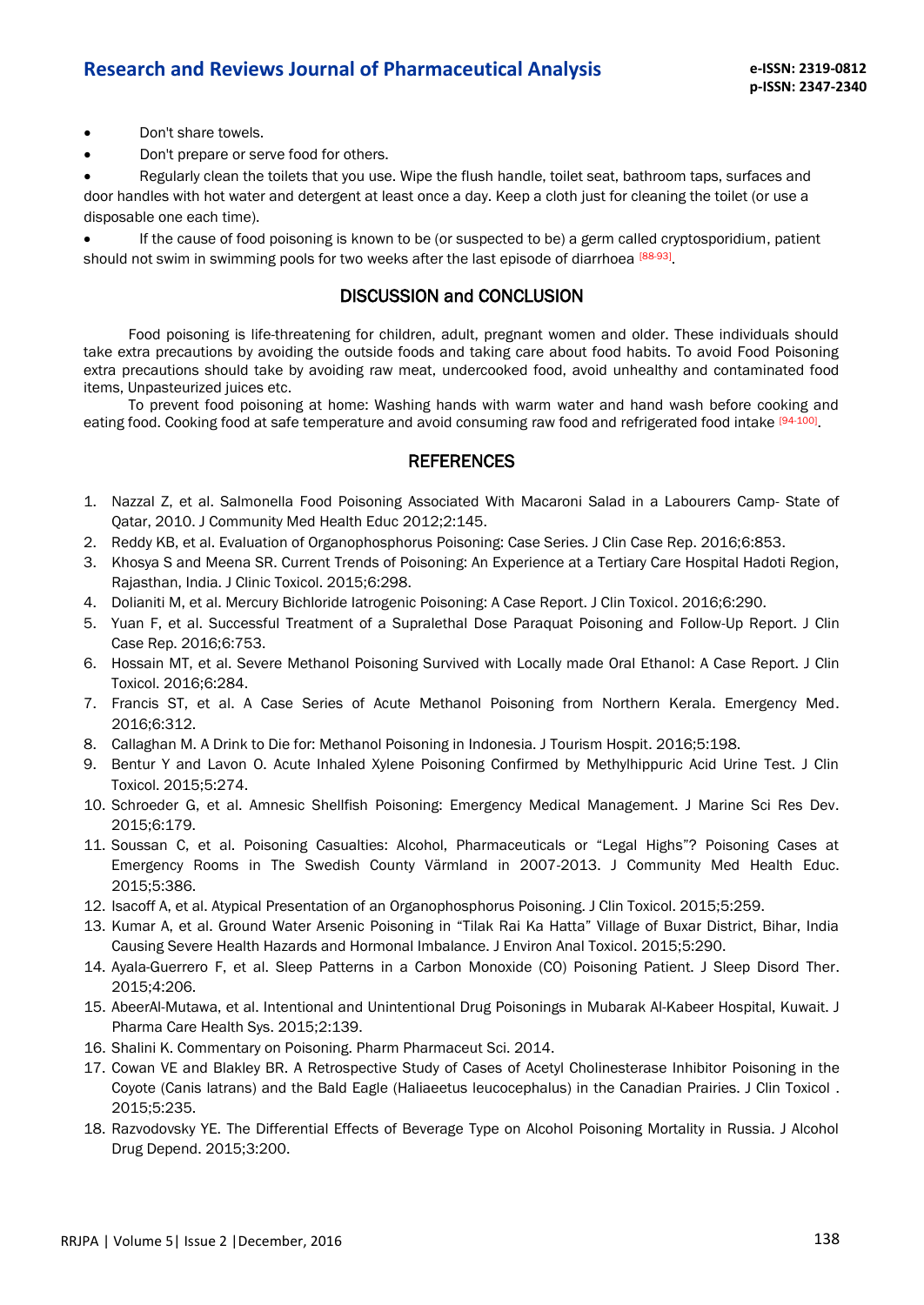- 19. mtiaz F, et al. Prevalence of Chemical Poisoning for Suicidal Attempts in Karachi, Pakistan. Emerg Med (Los Angel). 2015;5:247.
- 20. Iwasaki Y, et al. A Case of Severe Puffer Fish Poisoning: Serum Tetrodotoxin Concentration Measurements for 4 Days after Ingestion. J Clin Toxicol. 2015;5:226.
- 21. Brahim B, et al. An Epidemiological Study of Adult Acute Poisoning in Fez: Morocco. J Clin Toxicol. 2015;4:219.
- 22. Aboling S, et al. Case Report: Complex Plant Poisoning in Heavily Pregnant Heifers in Germany. J Veterinar Sci Technol. 2014;5:178.
- 23. Sloan MA, et al. A Rare Poisoning with Pyrethroid by an Uncommon Route of Self Injection. Emergency Med. 2014;4:208.
- 24. smaili G, et al. The Oral Cannabis Poisoning of the Child (About 36 Cases). Chem Sci J. 2014;5:086.
- 25. Ragab AR, et al. Accidental Substance Abuse Poisoning In Children: Experience of the Dammam Poison Control Center. J Clin Toxicol. 2014;4:204.
- 26. Naderi M, et al. Long Term Ocular Effects of Mustard Gas Poisoning: A Cross-Sectional Study in Iraqi Kurdish Civilians. J Allergy Ther. 2014;5:177.
- 27. Abera D, et al. Assessment of Plant and Chemical Poisoning In Livestock in Central Ethiopia. J Environ Anal Toxicol. 2014;4:215.
- 28. Jindal T, et al. Accidental Poisoning with Calcium Carbide. J Clinic Toxicol. 2013;3:159.
- 29. Achour S, et al. Severe Maajoun Poisoning in Two Infants, Morocco. J Alcoholism Drug Depend. 2013;1:117.
- 30. Xia Z, et al. Experimental Oriental Hybrid Lilies (Lilium Hybrids) Poisoning in Cats. J Clinic Toxicol. 2013;3:152.
- 31. Schirone M, et al. Histamine Food Poisoning. Handb Exp Pharmacol. 2016.
- 32. Mbaé SBA and Mlindassé M. Food-poisoning outbreak and fatality following ingestion of sea turtle meat in the rural community of Ndrondroni, Mohéli Island, Comoros, December 2012. Toxicon. 2016;120:38-41.
- 33. Sifferlin A. PUBLIC HEALTH. Why the rise in food-poisoning reports is actually a good thing Time. 2016;187:27- 28.
- 34. Maeyashiki A, et al. Development and Application of an Alert System to Detect Cases of Food Poisoning in Japan. PLoS One. 2016;11:e0156395.
- 35. Suzuki Y, et al. Identification and functional activity of a staphylocoagulase type XI variant originating from staphylococcal food poisoning isolates. Lett Appl Microbiol. 2016;63:172-177.
- 36. Lupascu C, et al. Unforeseen Pseudotumoral Colitis in Deceased Donor with Carbon Monoxide Intoxication. J ClinToxico. 2015;l5:231.
- 37. Iwasaki Y, et al. A Case of Severe Puffer Fish Poisoning: Serum Tetrodotoxin Concentration Measurements for 4 Days after Ingestion. J ClinToxicol. 2015;5:226.
- 38. Hashemian AM, et al. Bilateral Acute Angle-Closure Glaucoma Following Acute Poisoning with Organophosphate. J ClinToxicol. 2015;5:223.
- 39. Abera D, et al. Assessment of Plant and Chemical Poisoning In Livestock in Central Ethiopia. J Environ Anal Toxicol. 2014;4:215.
- 40. Gulhuseyn AG, et al. Intelligent Information System of Diagnosis and Monitoring Application in the Emergency Medical Aid for Poisonings by Toxic Substances. J Health Med Informat. 2013;4:125.
- 41. Rathore S, et al. Pediatric Poisoning Trend in Lucknow District, India. J Forensic Res. 2013;4:179.
- 42. Binta MG and Mushi EZ. Environmental Factors Associated with Nitrate Poisoning in Livestock in Botswana. J Phylogenetics Evol Biol. 2012;3:131.
- 43. Binta MG, et al. Elemental Sulphur Toxicosis in Cattle and Sheep in Botswana. J Phylogenetics Evol Biol. 2012;3:130.
- 44. Sahin S. Cyanide Poisoning in a Children Caused by Apricot Seeds. J Health Med Informat. 2011;2:106.
- 45. Touré K, et al. Investigation of Death Cases by Pesticides Poisonning in a Rural Community, Bignona, Senegal. Epidemiol. 2011;1:105.
- 46. Iwai K, et al. Utility of Upper Gastrointestinal Endoscopy for Management of Patients with Roundup® Poisoning. J Clin Toxicol. 2014;4: 218.
- 47. Hassen FM, et al. Severe Nicotianaglauca Poisoning: A Case Report. J ClinToxicol. 2014;4:216.
- 48. Hampson NB. When is the Urine "CherryRed� in Carbon Monoxide Poisoning? J Clin Toxicol. 2014;4:215.
- 49. Ragab AR, et al. Pattern of Pediatric Toxicity in Saudi Arabia-Eastern Province (Incidence, Demographics and Predisposing Factors). Pediat Therapeut. 2015;5:220.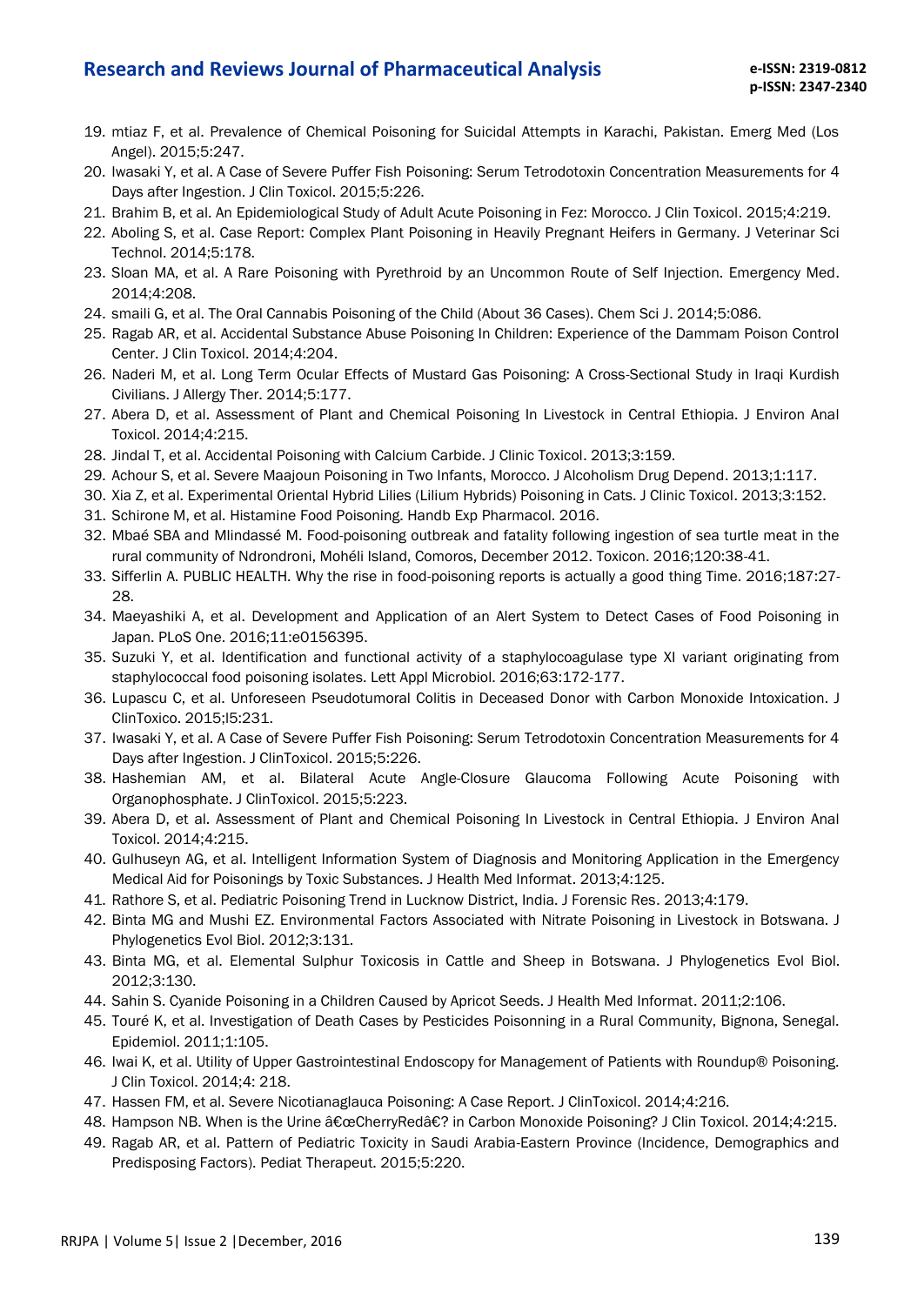- 50. Punjani NS. Paraphenylene Diamine (Hair Dye) Poisoning Leading to Critical Illness Neuropathy. J Neurol Disord. 2014;2:180.
- 51. Amiri H, et al. Study about Relation between Carboxy Hemoglobin Levels in the Patient with Headache in the Cold Season. Emerg Med (Los Angel). 2014;4:202.
- 52. Puschner B, et al. The Diagnostic Approach and Public Health Implications of Phorate Poisoning In a California Dairy Herd. J Clinic Toxicol. 2013;S13:001.
- 53. Rizzo K, et al. Case Series of Overdosed Patients Managed in an Observation Unit. J Clin Toxicol. 2015;5:246.
- 54. Groke SF, et al. Sodium Acetate as an Alkalinizing Agent for Salicylate Intoxication: A Case Report. J Clin Toxicol. 2015;5:237.
- 55. Lynch M and Tauxe R. Salmonellosis: Nontyphoidal. In: Brachman P, Abrutyn E, editors. Bacterial infections of human, epidemiology and control. 4<sup>th</sup> edn. New York: Springer Science & Business Media. 2009;677-698.
- 56. Rocourt J, et al. The present state of foodborne disease in OECD countries. Geneva: Food Safety Departmet-WHO. 2003.
- 57. Tansel O, et al. A food-borne disease caused by salmonella enteritidis. Yonsei Med J. 2003;44:198-202.
- 58. Camps N, et al. A foodborne outbreak of salmonella infection due to overproduction of egg-containing foods for a festival. Epidemiol Infect. 2002;133:817-822.
- 59. Schmid D, et al. Salmonella enteritidis phage type 21 outbreak in Austria, 2005. Euro Surveill. 2006;11:67-69.
- 60. Jelastopulu E, et al. Outbreak of acute gastroenteritis in an air force base in Western Greece. BMC Public Health. 2006;6:254.
- 61. Lee VJ, et al. An outbreak of salmonella gastrointestinal illness in a military camp. Ann Acad Med Singapore. 2009;38:207-211.
- 62. Liu L, et al. Salmonellosis outbreak among factory workers Huizhou, Guangdong Province, China, July 2004. MMWR Morb Mortal Wkly Rep. 2004;1:35-38.
- 63. Centers for Disease Control and Prevention. Multiple-Serotype salmonella gastroenteritis outbreak after a reception- connecticut, 2009. MMWR Morb Mortal Wkly Rep. 2010;59:1093-1097.
- 64. Vaeteewootacharn K, et al. Salmonellosis and the food chain in Khon Kaen, Northeastern Thailand. Southeast Asian J Trop Med Public Health. 2005;36:123-129.
- 65. Urfer E, et al. Outbreak of salmonella braenderup gastroenteritis due to contaminated meat pies: clinical and molecular epidemiology. Clin Microbiol Infect. 2000;6:536-542.
- 66. Van-Cauteren D, et al. Outbreak of salmonelaa enterica serotype muenster infection associated with goat's cheese, France, March 2008. Euro Surveill . 2009;14.
- 67. Bruun T, et al. An Outbreak of salmonella typhimurium infections in Denmark, Norway and Sweden, 2008. Euro Surveill. 2009;14.
- 68. Centers for Disease Control and Prevention. Outbreaks of salmonella serotype enteritidis infection associated with eating raw or undercooked shell eggs-United States, 1996-1998. MMWR Morb Mortal Wkly Rep. 2000;49:73-79.
- 69. Indar-Harrinauth L, et al. Emergence of salmonella enteritidis phage type 4 in the Caribbean case-control study in Trinidad and Tobago, West Indies. Clin Infect Dis. 2001;32:890-896.
- 70. Doorduyn Y, et al. Risk factors for salmonella enteritidis and typhimurium (DT104 and non- DT104) infections in the Netherlands: predominant roles for raw eggs in enteritidis and sandboxes in typhimurium infections. Epidemiol Infect. 2006;134:617-626.
- 71. Braam P. Salmonellisis. In: Heymann D, editor. Control of communicable diseases manual. 18th edn. Washington: American Public Health Association. 2004;469-473.
- 72. Kawabata A, et al. Food poisoning outbreak of salmonell enteritidis caused by box lunch in shiga prefecture, Japan. Jpn J Infect Dis. 2006;59:406-407.
- 73. Gormach S and Falagas M. 5-Minutes Infectious Diseases Consult. First edn. Philadelphia: Lippincott Williams and Wilkins. 2001;88-189.
- 74. Stein-Zamir C, et al. Salmonella enterica outbreak in a banqueting hall in Jerusalim: the unseen hand of the epidemiological triangle? Isr Med Assoc J. 2009;12:94-97.
- 75. Aljoudi AS, et al. Outbreak of food borne salmonella among guests of a wedding ceremony: the role of cultural factors. J Family Community Med. 2009;17:29-34.
- 76. USCDC, Division of Bacterial and Mycotic Diseases. Salmonella enteritidis.